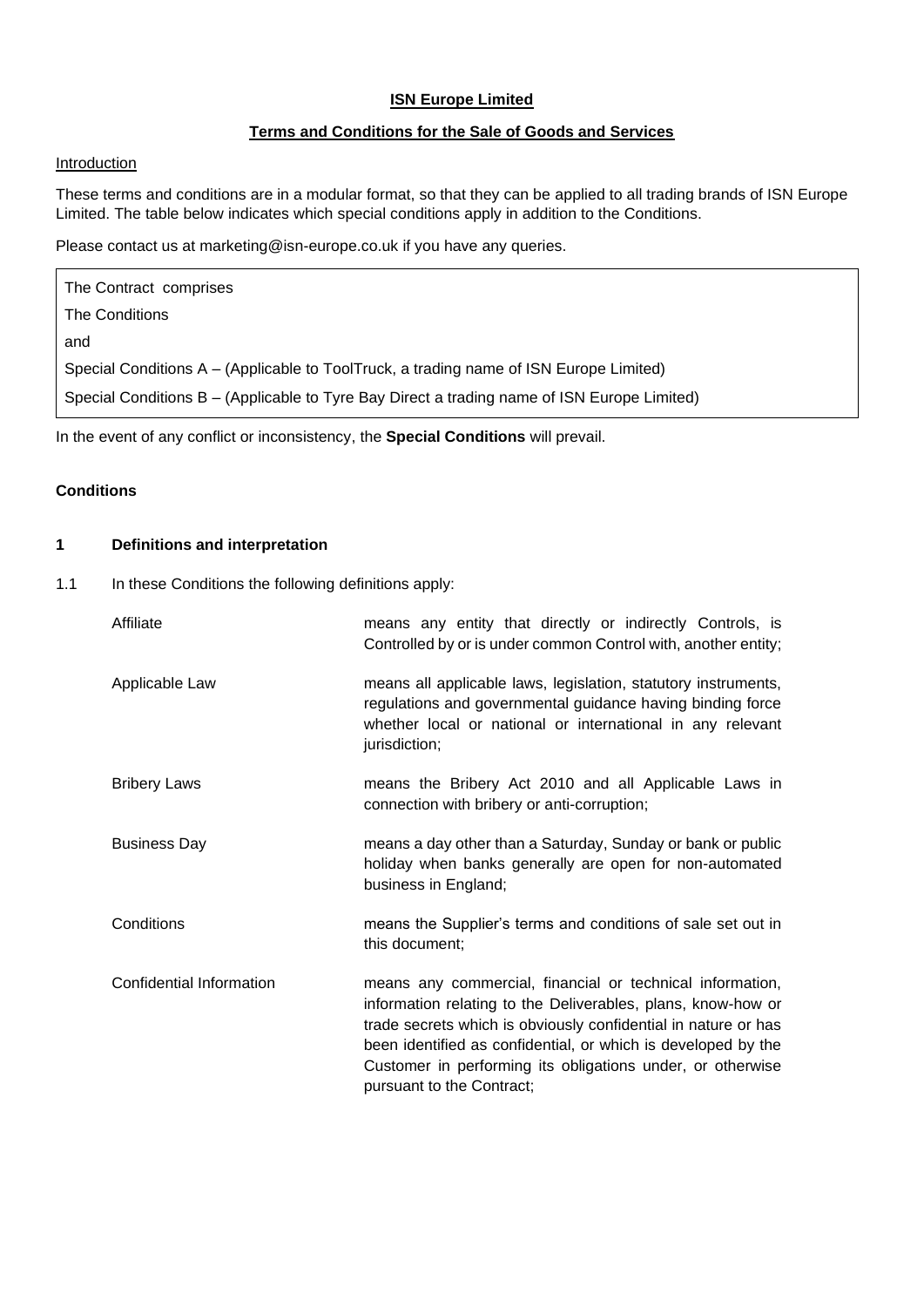| Contract                                 | means this agreement between the Supplier and the<br>Customer for the sale and purchase of the Deliverables<br>incorporating these Conditions and the Order, Order<br>Acknowledgement and<br>including all their schedules,<br>attachments and annexures and statements of work;                                                                                                                                                                                                                                                                                                                                                                                                                                                                         |
|------------------------------------------|----------------------------------------------------------------------------------------------------------------------------------------------------------------------------------------------------------------------------------------------------------------------------------------------------------------------------------------------------------------------------------------------------------------------------------------------------------------------------------------------------------------------------------------------------------------------------------------------------------------------------------------------------------------------------------------------------------------------------------------------------------|
| Control                                  | means the beneficial ownership of more than 50% of the<br>issued share capital of a company or the legal power to direct<br>or cause the direction of the management of the company and<br>Controls, Controlled and under common Control shall be<br>construed accordingly;                                                                                                                                                                                                                                                                                                                                                                                                                                                                              |
| Controller                               | shall have the meaning given in applicable Data Protection<br>Laws from time to time;                                                                                                                                                                                                                                                                                                                                                                                                                                                                                                                                                                                                                                                                    |
| Customer                                 | means the named party in the Contract which has agreed to<br>purchase the Deliverables from the Supplier and whose<br>details are set out in the Order;                                                                                                                                                                                                                                                                                                                                                                                                                                                                                                                                                                                                  |
| Data Protection Laws                     | means, as binding on either party or the Deliverables:                                                                                                                                                                                                                                                                                                                                                                                                                                                                                                                                                                                                                                                                                                   |
|                                          | (a)<br>the GDPR;                                                                                                                                                                                                                                                                                                                                                                                                                                                                                                                                                                                                                                                                                                                                         |
|                                          | (b)<br>the Data Protection Act 2018;                                                                                                                                                                                                                                                                                                                                                                                                                                                                                                                                                                                                                                                                                                                     |
|                                          | (c)<br>any laws which implement any such laws; and                                                                                                                                                                                                                                                                                                                                                                                                                                                                                                                                                                                                                                                                                                       |
|                                          | (d)<br>any laws that replace, extend, re-enact, consolidate<br>or amend any of the foregoing;                                                                                                                                                                                                                                                                                                                                                                                                                                                                                                                                                                                                                                                            |
| Data Protection Supervisory<br>Authority | means any regulator, authority or body responsible for<br>administering Data Protection Laws;                                                                                                                                                                                                                                                                                                                                                                                                                                                                                                                                                                                                                                                            |
| Data Subject                             | shall have the meaning in applicable Data Protection Laws<br>from time to time;                                                                                                                                                                                                                                                                                                                                                                                                                                                                                                                                                                                                                                                                          |
| <b>Deliverables</b>                      | means the Goods or Services or both as the case may be;                                                                                                                                                                                                                                                                                                                                                                                                                                                                                                                                                                                                                                                                                                  |
| Documentation                            | means any descriptions, instructions, manuals, literature,<br>technical details or other related materials supplied in<br>connection with the Deliverables;                                                                                                                                                                                                                                                                                                                                                                                                                                                                                                                                                                                              |
| Force Majeure                            | means an event or sequence of events beyond a party's<br>reasonable control preventing or delaying it from performing<br>its obligations under the Contract including an act of God, fire,<br>flood, lightning, earthquake, ash cloud, or other natural<br>disaster, epidemic or pandemic, war, riot or civil unrest,<br>interruption or failure of supplies of power, fuel, water,<br>transport, equipment or telecommunications service, or<br>material required for performance of the Contract, strike,<br>lockout or boycott or other industrial action including those<br>involving the Supplier's or its suppliers' workforce, but<br>excluding the Customer's inability to pay or circumstances<br>resulting in the Customer's inability to pay; |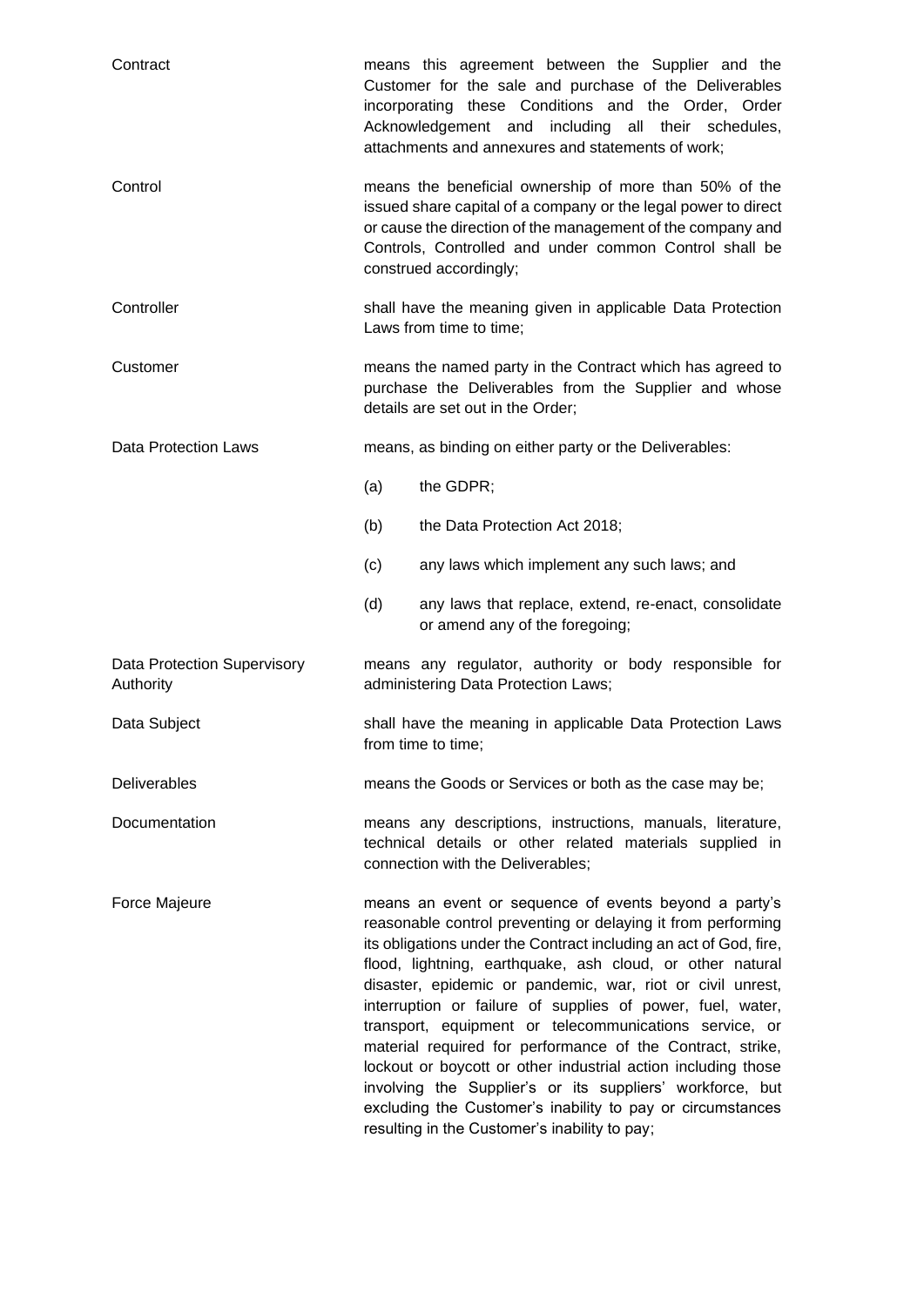| <b>GDPR</b>           | means the General Data Protection Regulation, Regulation<br>(EU) 2016/679, as it forms part of domestic law in the United<br>Kingdom by virtue of section 3 of the European Union<br>(Withdrawal) Act 2018 (including as further amended or<br>modified by the laws of the United Kingdom or of a part of the<br>United Kingdom from time to time); |
|-----------------------|-----------------------------------------------------------------------------------------------------------------------------------------------------------------------------------------------------------------------------------------------------------------------------------------------------------------------------------------------------|
| Goods                 | means the goods (and related accessories, spare parts and<br>Documentation) and other physical material set out in the<br>Order Acknowledgement and to be supplied by the Supplier<br>to the Customer in accordance with the Contract;                                                                                                              |
| <b>IPR Claim</b>      | has the meaning given in clause 14.1;                                                                                                                                                                                                                                                                                                               |
| Location              | means the address or addresses for delivery of the Goods<br>and performance of the Services as set out in the Order<br>Acknowledgement or such other address or addresses as<br>notified by the Supplier to the Customer at least 2 Business<br>Days prior to delivery or performance;                                                              |
| Order                 | means the Customer's order for the Deliverables;                                                                                                                                                                                                                                                                                                    |
| Order Acknowledgement | means the written acknowledgement of the Customer's Order                                                                                                                                                                                                                                                                                           |
| <b>Personal Data</b>  | has the meaning given in the applicable Data Protection Laws<br>from time to time;                                                                                                                                                                                                                                                                  |
| Personal Data Breach  | has the meaning given in the applicable Data Protection Laws<br>from time to time;                                                                                                                                                                                                                                                                  |
| Price                 | has the meaning given in clause 3.1;                                                                                                                                                                                                                                                                                                                |
| processing            | has the meaning given to it in applicable Data Protection Laws<br>from time to time (and related expressions, including process,<br>processed, and processes shall be construed accordingly);                                                                                                                                                       |
| Processor             | has the meaning given to it in applicable Data Protection Laws<br>from time to time;                                                                                                                                                                                                                                                                |
| <b>Protected Data</b> | means Personal Data received from or on behalf of the<br>Customer in connection with the performance of the<br>Supplier's obligations under the Contract;                                                                                                                                                                                           |
| <b>Services</b>       | means the services set out in the Order Acknowledgement<br>and to be supplied by the Supplier to the Customer in<br>accordance with the Contract;                                                                                                                                                                                                   |
| Specification         | means the description or Documentation provided for the<br>Deliverables set out or referred to in the Contract;                                                                                                                                                                                                                                     |
| Sub-Processor         | means any agent, subcontractor or other third party<br>(excluding its employees) engaged by the Supplier for<br>carrying out any processing activities on behalf of the<br>Customer in respect of the Protected Data;                                                                                                                               |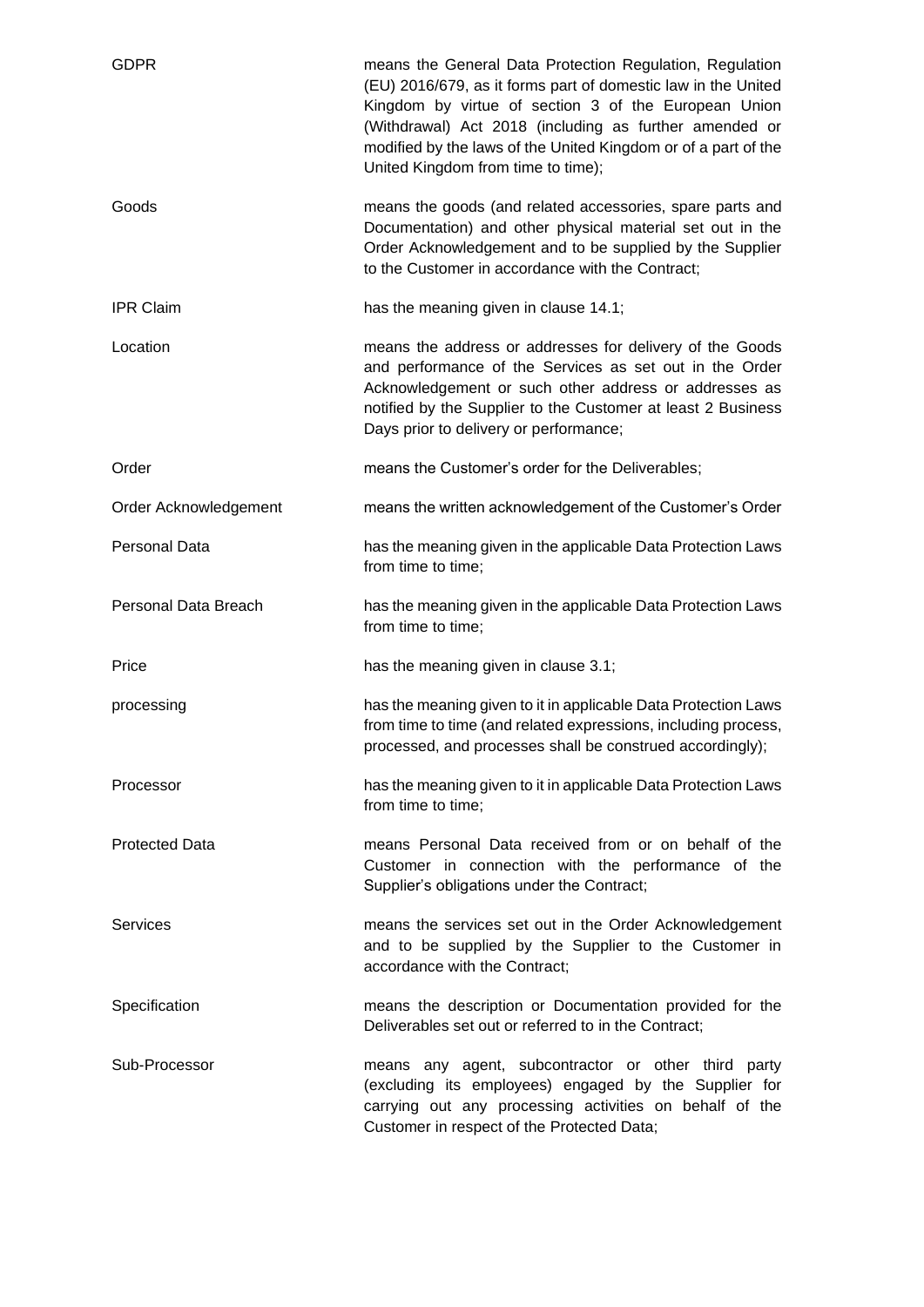| Supplier               | means ISN Europe Limited, Company Reg No. 04469528.<br>Registered office: Unit 5 Lotus Court, Harvard Industrial<br>Harvard Way, Kimbolton,<br>Huntingdon,<br>Estate<br>Cambridgeshire, PE28 0NJ. VAT number: GB 595 2031 40.<br>And any of the names it trades under, Including ISN Garage<br>Assist, Tyre Bay Direct, ToolTruck and Tooltopia UK. |
|------------------------|-----------------------------------------------------------------------------------------------------------------------------------------------------------------------------------------------------------------------------------------------------------------------------------------------------------------------------------------------------|
| Supplier Personnel     | all employees, officers, staff, other workers, agents and<br>consultants of the Supplier, its Affiliates and any of their sub-<br>contractors who are engaged in the performance of the<br>Services from time to time;                                                                                                                              |
| <b>VAT</b>             | means value added tax under the Value Added Tax Act 1994<br>or any other similar sale or fiscal tax applying to the sale of<br>the Deliverables; and                                                                                                                                                                                                |
| <b>Warranty Period</b> | has the meaning given in clause 0.                                                                                                                                                                                                                                                                                                                  |

1.2 In these Conditions, unless the context otherwise requires:

a reference to the Contract includes these Conditions, the applicable Special Conditions the Order, the Order Acknowledgement and their respective schedules, appendices and annexes (if any); the Order Acknowledgement takes precedence over the Order; any clause, schedule or other headings are included for convenience only and shall not affect their interpretation; a reference to a 'party' means either the Supplier or the Customer and includes that party's personal representatives, successors and permitted assigns; a reference to a 'person' includes a natural person, corporate or unincorporated body (in each case whether or not having separate legal personality); a reference to a 'company' includes any company, corporation or other body corporate, wherever and however incorporated or established; a reference to a gender includes each other gender; words in the singular include the plural and the opposite applies; any words that follow 'include', 'includes', 'including', 'in particular' or any similar words and expressions shall be construed as illustrative only and shall not limit the sense of any word, phrase, term, definition or description preceding those words; a reference to 'writing' or 'written' includes any method of reproducing words in a legible and non-transitory form including email; a reference to legislation includes all secondary legislation made under it and is a reference to that legislation as amended, extended, re-enacted or consolidated from time to time except to the extent that it would increase or alter the liability of a party under the Contract and a reference to any English action, remedy, method of judicial proceeding, court, official, legal document, legal status, legal doctrine, legal concept or thing shall, in respect of any jurisdiction other than England, be deemed to include a reference to that which most nearly approximates to the English equivalent in that jurisdiction.

# **2 Application of these Conditions**

- 2.1 These Conditions apply to and form part of the Contract between the Supplier and the Customer. They supersede any previously issued terms and conditions of purchase or supply.
- 2.2 No terms or conditions endorsed on, delivered with, or contained in the Customer's purchase conditions, Order, confirmation of order, specification or other document shall form part of the Contract.
- 2.3 No variation of these Conditions or to the Contract, shall be binding unless expressly agreed in writing and executed by a duly authorised signatory on behalf of each of the Customer and the Supplier respectively.
- 2.4 Each Order by the Customer to the Supplier shall be an offer to purchase the Deliverables subject to the Contract including these Conditions.
- 2.5 If the Supplier is unable to accept an Order, it shall notify the Customer by telephone and email as soon as reasonably practicable.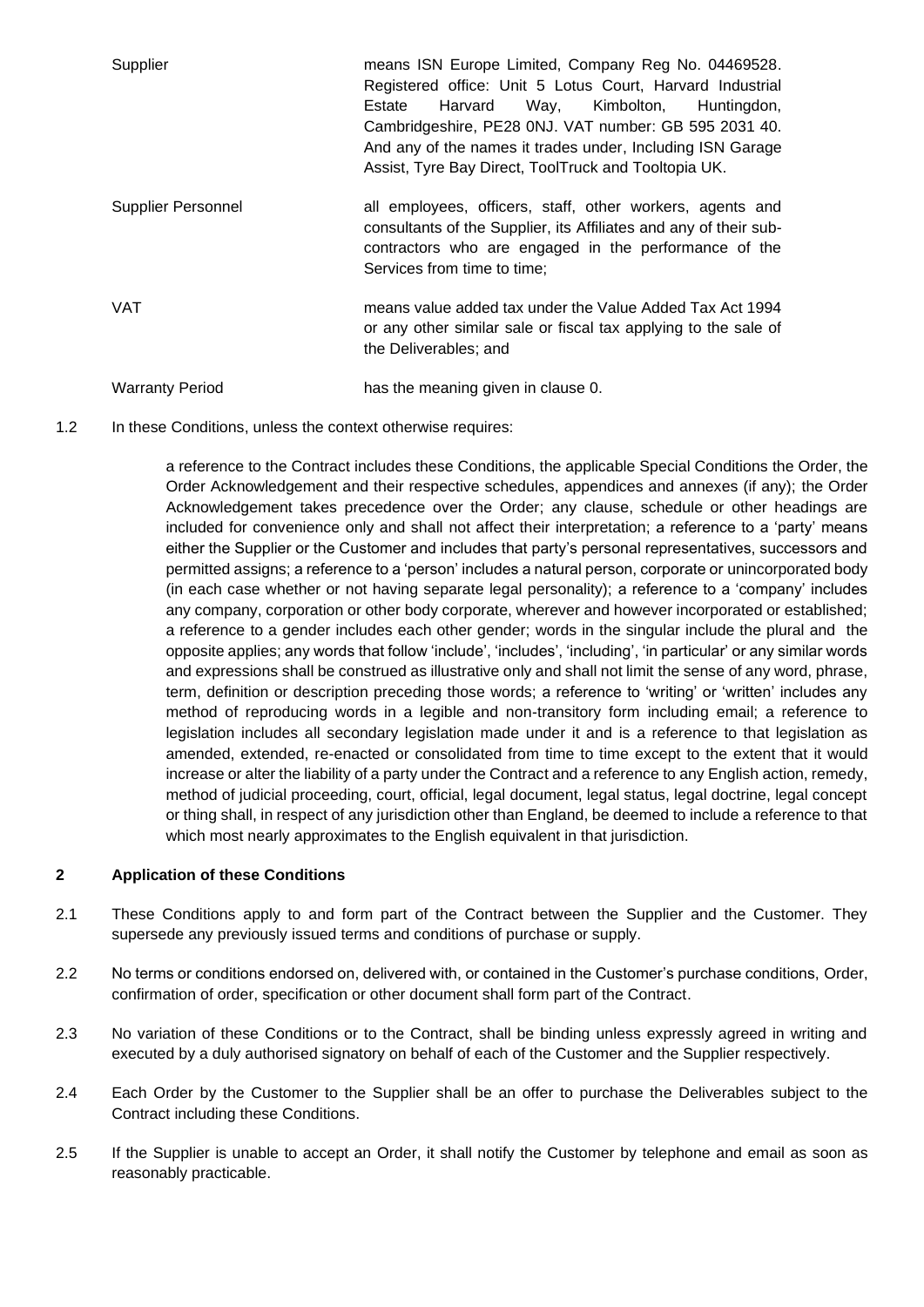- 2.6 The offer constituted by an Order shall remain in effect and capable of being accepted by the Supplier for  $[15]$ Business Days from the date on which the Customer submitted the Order, after which time it shall automatically lapse and be withdrawn.
- 2.7 The Supplier may accept or reject an Order at its discretion. An Order shall not be accepted, and no binding obligation to supply any Deliverables shall arise, until the earlier of:
	- 2.7.1 the Supplier's written acceptance of the Order by an Order Acknowledgement; or
	- 2.7.2 the Supplier delivering or performing the Deliverables or notifying the Customer that they are ready to be delivered or performed (as the case may be).
- 2.8 Rejection by the Supplier of an Order, including any communication that may accompany such rejection, shall not constitute a counter-offer capable of acceptance by the Customer.
- 2.9 The Supplier may issue quotations to the Customer from time to time. Quotations are invitations to treat only. They are not an offer to supply Deliverables and are incapable of being accepted by the Customer.
- 2.10 A Contract can only be cancelled by the Customer with the prior written consent of a board director of the Supplier. Should such director, in his absolute discretion, consent to a variation or cancellation then, without prejudice to any other rights or remedies, the Customer shall indemnify the Supplier against all costs, expense, loss and damage, whether direct or indirect, that the Supplier suffers or incurs as a result of or in connection with such variation or cancellation.
- 2.11 Marketing and other advertising or promotional material, catalogues and other publications relating to the Deliverables are illustrative only, do not amount to representations and do not form part of the Contract.
- 2.12 The Supplier reserves the right to alter the Specification or design of any Goods or to discontinue any lines of Goods without prior notice.

# **3 Price**

- 3.1 The price for the Deliverables shall be as set out in the Order Acknowledgement or, where no such provision is set out, shall be calculated in accordance with the Supplier's price list or scale of charges in force from time to time (the **Price**).
- <span id="page-4-0"></span>3.2 The Prices are exclusive of:
	- 3.2.1 packaging, delivery, insurance, shipping carriage, and all other related charges or taxes which shall be charged in addition at the Supplier's standard rates, unless otherwise stated and

<span id="page-4-1"></span>3.2.2 VAT.

- 3.3 The Customer shall pay any applicable VAT to the Supplier on receipt of a valid VAT invoice.
- 3.4 The Supplier may increase the Prices at any time by giving the Customer not less than 15 Business Days' notice in writing.
- 3.5 Notwithstanding clause [3.4,](#page-4-1) the Supplier may increase the Prices with immediate effect by written notice to the Customer where there is an increase in the direct cost to the Supplier of supplying the relevant Deliverables which is due to any factor beyond the control of the Supplier, including but not limited to raw material costs or currency exchange rates.

# **4 Payment**

- 4.1 The Supplier shall invoice the Customer for the Deliverables, partially or in full, at any time following acceptance of an Order.
- 4.2 The Customer shall pay all invoices: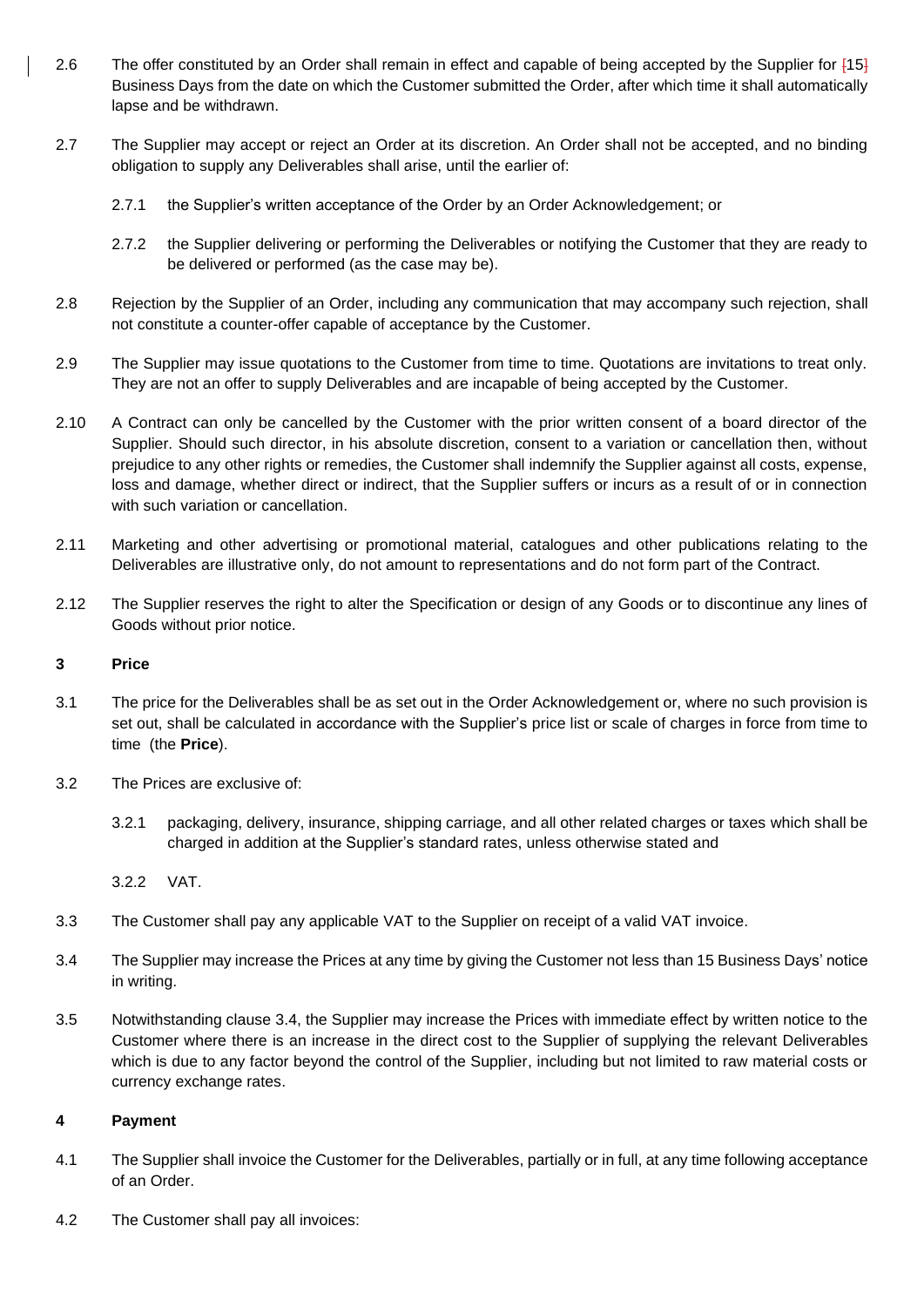- 4.2.1 in full without deduction or set-off, in cleared funds within 30 days of the date of each invoice (or otherwise in accordance with any credit terms agreed with the Supplier); and
- 4.2.2 to the bank account nominated by the Supplier.
- 4.3 While the Company uses commercially available security software for any card transactions, the Company does not accept any liability or responsibility for any loss, damage, cost, expense or liability, whether direct or indirect, suffered or incurred by a Customer whose debit or credit card is used fraudulently or in an unauthorised manner.
- 4.4 Time of payment is of the essence. Where sums due under these Conditions are not paid in full by the due date:
	- 4.4.1 the Supplier may, without limiting its other rights, charge interest on such sums at 5% a year above the base rate of the Bank of England from time to time in force, and
	- 4.4.2 interest shall accrue on a daily basis, and apply from the due date for payment until actual payment in full, whether before or after judgment.

## **5 Credit limit**

The Supplier may set and vary credit limits from time to time and withhold all further supplies if the Customer exceeds such credit limit.

## **6 Delivery and performance**

- 6.1 The Goods shall be delivered by the Supplier, or its nominated carrier, to the Location on the date(s) specified in the Order Acknowledgement.
- 6.2 The Goods shall be deemed delivered on completion of unloading of the Goods at the Location by the Supplier or its nominated carrier (as the case may be).
- 6.3 The Services shall be performed by the Supplier at the Location on the date(s) specified in the Order Acknowledgement.
- 6.4 The Services shall be deemed delivered by the Supplier only on completion of the performance of the Services at the Location.
- 6.5 The Customer shall be entitled to reject a delivery of the Goods where an incorrect volume of the Goods has been supplied where such delivery is outside the tolerances set out in the Order Acknowledgement (or in default of any being specified: +/- 5%)
- 6.6 The Supplier may deliver the Goods or perform the Services in instalments (which may be invoiced separately and must then be paid for separately). Any delay or defect in an instalment shall not entitle the Customer to cancel any other instalment or the Contract.
- 6.7 Time is not of the essence in relation to the performance or delivery of the Deliverables. The Supplier shall use its reasonable endeavours to meet estimated dates for delivery and performance, but any such dates are indicative only.
- 6.8 The Supplier shall not be liable for any delay in or failure of performance caused by:
	- 6.8.1 the Customer's failure to make the Location available;
	- 6.8.2 the Customer's failure to prepare the Location to receive the Deliverables (including, but not limited to groundworks, or the supply of appropriate electrical of pneumatic services);
	- 6.8.3 the Customer's failure to provide the Supplier with adequate instructions for performance or delivery; or
	- 6.8.4 Force Majeure.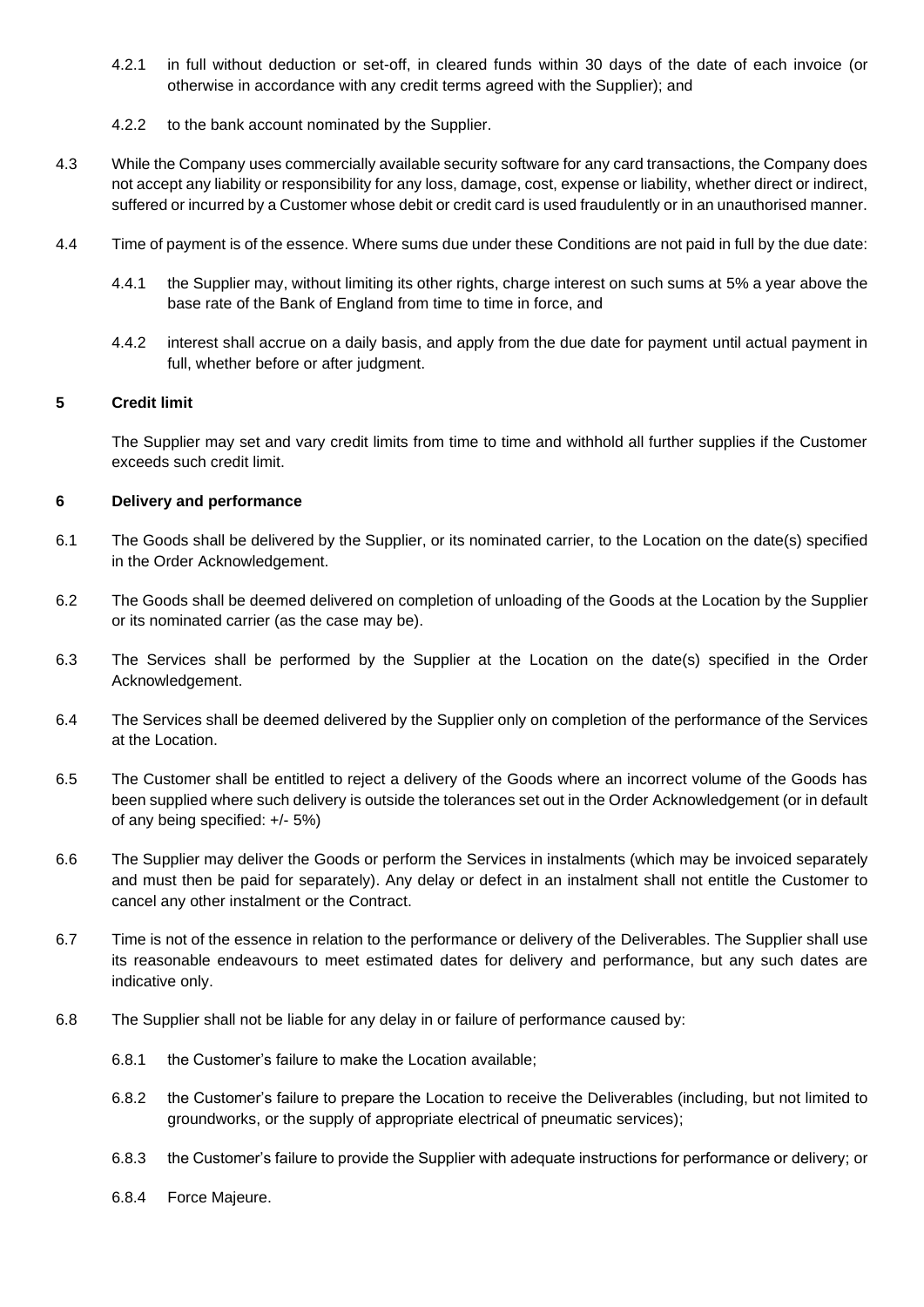- 6.9 If the Customer fails to accept delivery of the Goods the Supplier shall store and insure the Goods pending collection by the Customer or, at the Supplier's option, re-delivery, and the Customer shall pay all storage, insurance and additional delivery charges at the Supplier's then-applicable rates.
- 6.10 If 10 Business Days following the due date for delivery or collection of the Goods, the Customer has not taken delivery of or collected them, the Supplier may resell or otherwise dispose of the Goods without any obligation or liability to the Customer, except as provided for in clauses [6.10.1](#page-6-0) and [6.10.2.](#page-6-1) The Supplier shall:
	- 6.10.1 deduct all storage charges at the Supplier's then-applicable rates and reasonable costs of resale; and
	- 6.10.2 account to the Customer for any excess of the resale price over, or invoice the Customer for any shortfall of the resale price below, the Price paid by the Customer for the Goods.

## **7 Risk**

<span id="page-6-2"></span><span id="page-6-1"></span><span id="page-6-0"></span>Risk in the Goods shall pass to the Customer on delivery.

## **8 Title**

- 8.1 Title to the Goods shall pass to the Customer once the Supplier has received payment in full and cleared funds for the Goods.
- 8.2 Until title to the Goods has passed to the Customer, the Customer shall:
	- 8.2.1 hold the Goods on a fiduciary basis the Supplier's as bailee for the Supplier;
	- 8.2.2 store the Goods separately from all other material in the Customer's possession;
	- 8.2.3 take all reasonable care of the Goods and keep them in the condition in which they were delivered;
	- 8.2.4 insure the Goods from the date of delivery: (i) with a reputable insurer (ii) against all risks (iii) for an amount at least equal to their Price (iv) noting the Supplier's interest on the policy;
	- 8.2.5 ensure that the Goods are clearly identifiable as belonging to the Supplier;
	- 8.2.6 not remove or alter any mark on or packaging of the Goods;
	- 8.2.7 inform the Supplier immediately if it becomes subject to any of the events or circumstances set out in clauses [18.1.1](#page-11-0) to [18.1.4](#page-11-1) or [18.2.1](#page-11-2) to [18.2.14;](#page-12-0) and
	- 8.2.8 on reasonable notice permit the Supplier to inspect the Goods during the Customer's normal business hours and provide the Supplier with such information concerning the Goods as the Supplier may request from time to time.
- <span id="page-6-3"></span>8.3 Notwithstanding clause [8.2,](#page-6-2) the Customer may use or resell the Goods in the ordinary course of its business until such time as it becomes aware or ought reasonably to have become aware that an event specified in clauses [18.1.1](#page-11-0) *to* [18.1.4](#page-11-1) *or* [18.2.1](#page-11-2) *to* [18.2.14](#page-12-0) has occurred or is likely to occur.
- 8.4 If the Customer resells the Goods in accordance with clause [8.3,](#page-6-3) title to the Goods shall pass to the Customer immediately prior to the resale.
- 8.5 If, at any time before title to the Goods has passed to the Customer, the Customer informs the Supplier, or the Supplier reasonably believes, that the Customer has or is likely to become subject to any of the events specified in clauses [18.1.1](#page-11-0) *to* [18.1.4](#page-11-1) *or* [18.2.1](#page-11-2) *to* [18.2.14,](#page-12-0) the Supplier may:
	- 8.5.1 require the Customer at the Customer's expense to re-deliver the Goods to the Supplier; and
	- 8.5.2 if the Customer fails to do so promptly, enter any premises or vehicles where the Goods are stored and repossess them.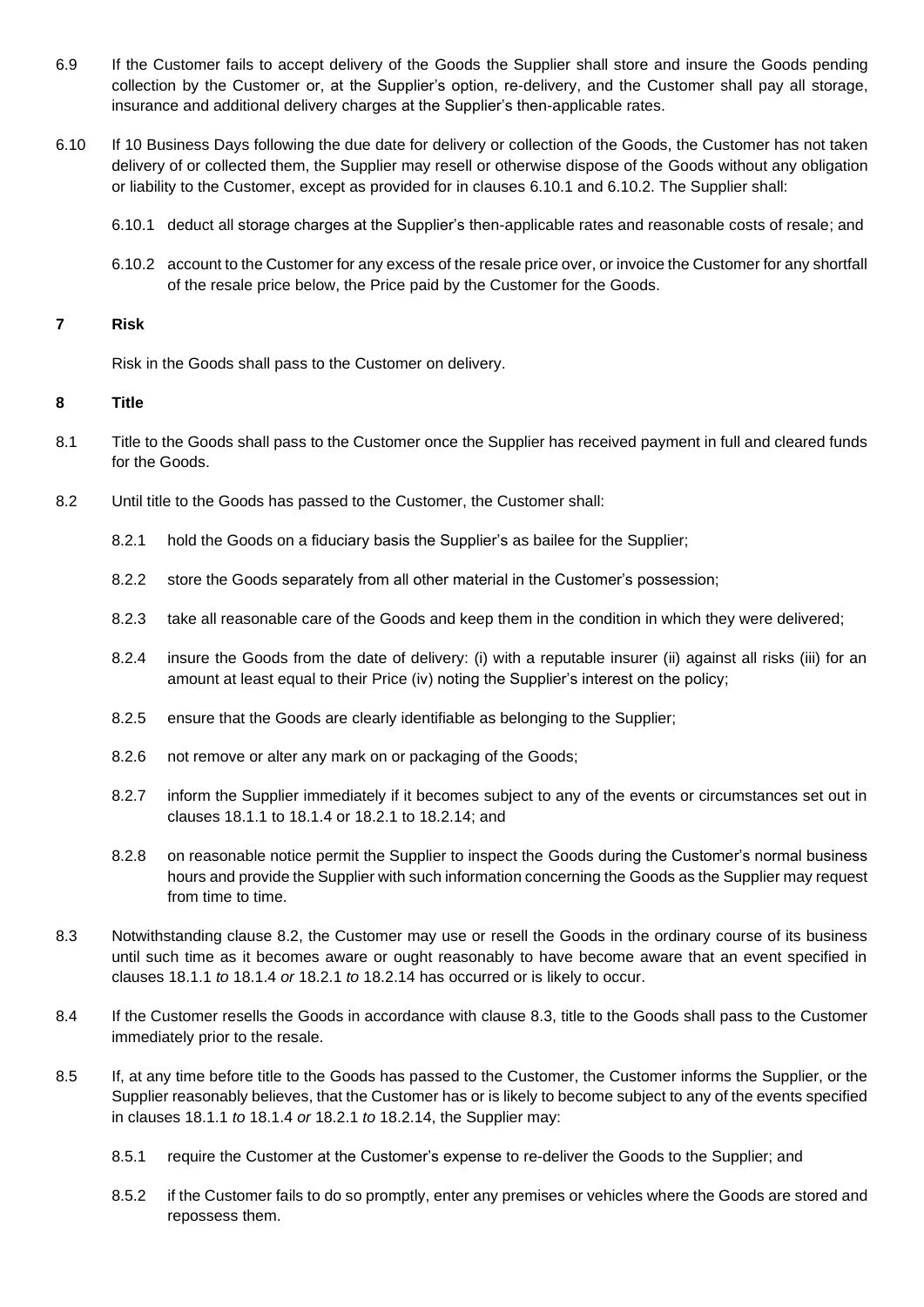# **9 Warranty**

9.1 Goods provided by The Supplier are covered by different levels of warranty, over different periods of time, which are clearly explained on our websites. Please see:

<span id="page-7-1"></span>ISN Europe: <https://www.isn-europe.co.uk/>

ISN Garage Assist: <https://www.garage-assist.com/>

Hofmann Megaplan: <https://www.hofmann-megaplan.co.uk/>

Tool Truck: <https://www.tooltruck-uk.com/>

Tyre Bay Direct: <https://www.tyrebaydirect.com/>

<span id="page-7-0"></span>The Supplier warrants that, at the time of delivery of the Goods or at completion of the performance of the Services, the Deliverables shall:

- 9.1.1 conform in all material respects to any sample, their description and to the Specification;
- 9.1.2 be free from material defects in design, material and workmanship;
- 9.1.3 if Goods, be of satisfactory quality within the meaning of the Sale of Goods Act 1979; and
- 9.1.4 if Services, be supplied with reasonable care and skill within the meaning of the Supply of Goods and Services Act 1982, Part II, s 13.
- 9.2 The Customer warrants that it has provided the Supplier with all relevant, full and accurate information as to the Customer's business and needs.
- 9.3 As the Customer's sole and exclusive remedy, the Supplier shall, at its option, correct, repair, remedy, reperform or refund the Deliverables that do not comply with clause [9,](#page-7-1) subject to a total limit of liability of the Price paid for the Deliverables, provided that the Customer:
	- 9.3.1 serves a written notice on Supplier not later than five Business Days from delivery or performance in the case of defects discoverable by a physical inspection, or within a reasonable period of time from delivery or performance in the case of latent defects;
	- 9.3.2 such notice specifies that some or all of the Deliverables do not comply with clause [0](#page-7-0) and identifying in sufficient detail the nature and extent of the defects; and
	- 9.3.3 gives the Supplier a reasonable opportunity to examine the claim of the defective Deliverables.
- 9.4 The provisions of these Conditions shall apply to any Deliverables that are corrected, repaired, remedied or reperformed with effect from delivery or performance of those Deliverables.
- 9.5 The Supplier shall not be liable for any failure of the Goods to comply with clause [0:](#page-7-0)
	- 9.5.1 where such failure arises by reason of wear and tear, wilful damage, negligence, or could be expected to arise in the normal course of use of the Goods;
	- 9.5.2 to the extent caused by the Customer's failure to comply with the Supplier's instructions in relation to the Goods, including any instructions on installation, operation, storage or maintenance;
	- 9.5.3 to the extent caused by the Supplier following any specification, instruction or requirement of or given by the Customer in relation to the Goods;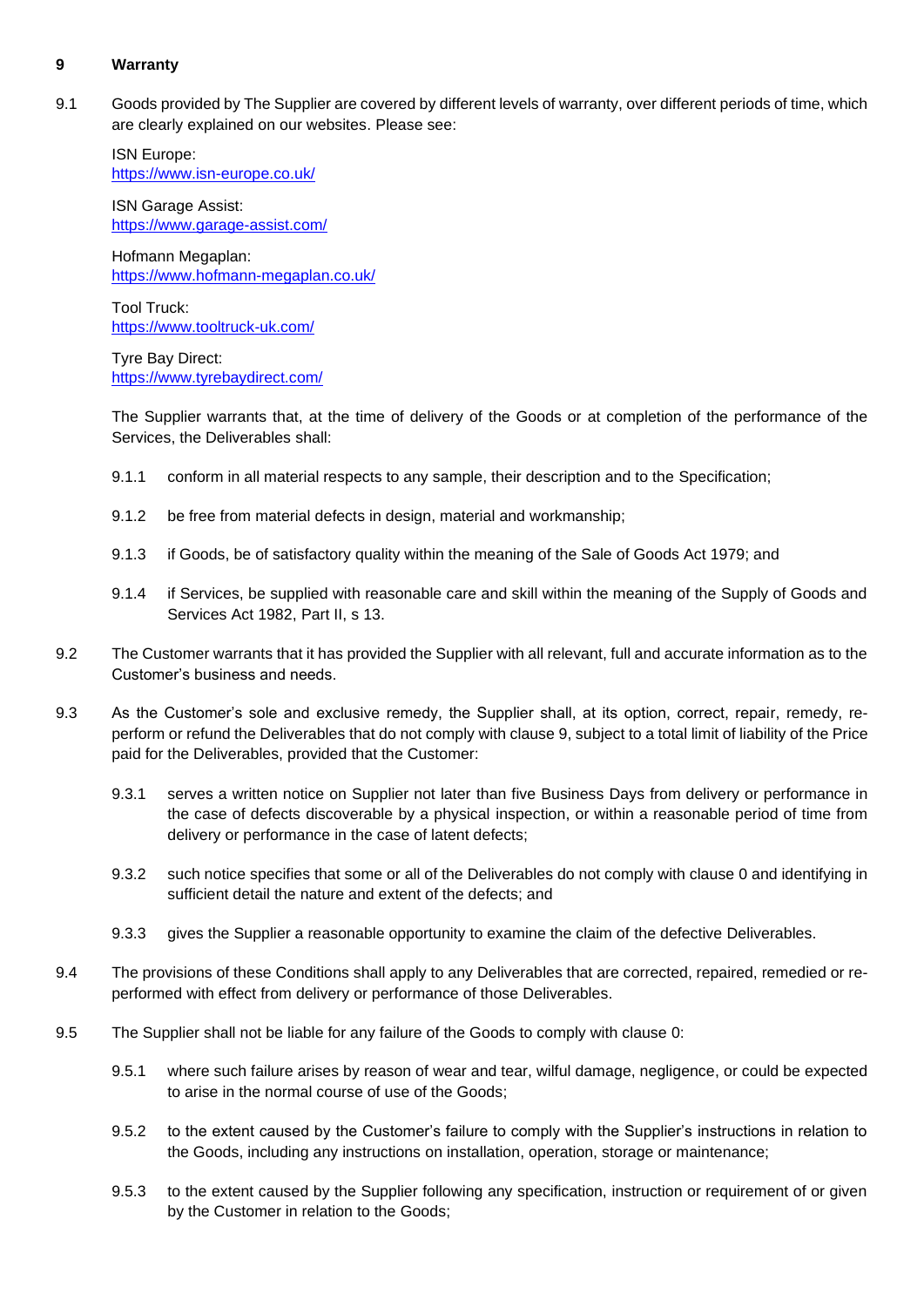- 9.5.4 where the Customer modifies any Goods without the Supplier's prior written consent or, having received such consent, modifies but not in accordance with the Supplier's instructions; or
- 9.5.5 where the Customer uses any of the Goods after notifying the Supplier that they do not comply with clause [0.](#page-7-0)
- 9.6 Except as set out in this clause [9:](#page-7-1)
	- 9.6.1 the Supplier gives no warranty and makes no representations in relation to the Deliverables; and
	- 9.6.2 shall have no liability for their failure to comply with the warranty in clause [0,](#page-7-0)

and all warranties and conditions (including the conditions implied by ss 12–16 of the Supply of Goods and Services Act 1982 and ss 13–15 of the Sale of Goods Act 1979), whether express or implied by statute, common law or otherwise are excluded to the extent permitted.

#### **10 Anti-bribery**

10.1 Each party shall comply with applicable Bribery Laws including ensuring that it has in place adequate procedures to prevent bribery and use all reasonable endeavours to ensure that all of that party's personnel, all others associated with that party and all of that party's subcontractors involved in the contract so comply.

## **11 Anti-slavery**

- 11.1 Both parties shall comply with the Modern Slavery Act 2015.
- 11.2 Any breach of clauses 10.1 or 11.1 by the Customer shall be deemed a material breach of the Contract and shall entitle the Supplier to terminate the Contract with immediate effect.

## **12 Indemnity and insurance**

- 12.1 The Customer shall indemnify, and keep indemnified, the Supplier from and against any losses, damages, liability, costs (including legal fees) and expenses incurred by the Supplier as a result of or in connection with the Customer's breach of any of the Customer's obligations under the Contract.
- 12.2 The Customer shall have in place contracts of insurance with reputable insurers incorporated in the United Kingdom to cover its obligations under the Contract. On request, the Customer shall supply so far as is reasonable evidence of the maintenance of the insurance and all of its terms from time to time applicable.

#### <span id="page-8-0"></span>**13 Limitation of liability**

- 13.1 The extent of the parties' liability under or in connection with the Contract (regardless of whether such liability arises in tort, contract or in any other way and whether or not caused by negligence or misrepresentation) shall be as set out in this clause [13.](#page-8-0)
- 13.2 Subject to clauses [13.5](#page-9-1) and [13.6,](#page-9-2) the Supplier's liability for non-delivery of the Goods shall be limited to the cost and expense incurred by the Customer in obtaining replacement goods of a similar description and quality in the cheapest market available, less the price of the Goods. The Supplier's liability for all other loss, damage, cost and expense shall be subject to a limit per claim (or series of related claims) of £1,000,000 and an aggregate limit for all and any claims in any 12 month rolling period of £2,000,000.
- 13.3 Subject to clauses [13.5](#page-9-1) and [13.6,](#page-9-2) the Supplier shall not be liable for consequential, indirect or special loss or damage.
- 13.4 Subject to clauses [13.5](#page-9-1) and [13.6,](#page-9-2) the Supplier shall not be liable for any of the following (whether direct or indirect):

13.4.1 loss of profit;

13.4.2 loss or corruption of data;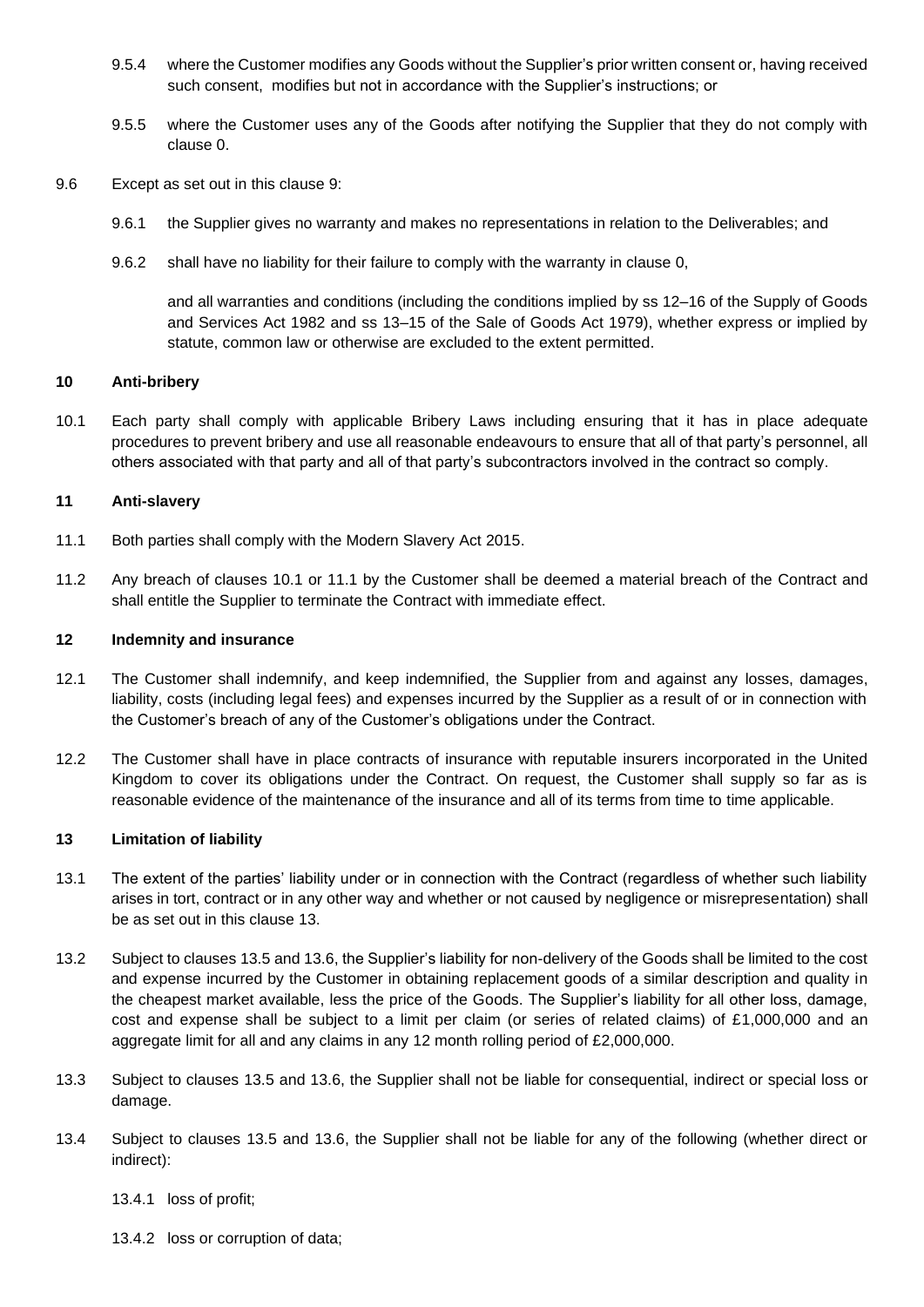13.4.3 loss of use;

- 13.4.4 loss of production;
- 13.4.5 loss of contract;
- 13.4.6 loss of opportunity;
- 13.4.7 loss of savings, discount or rebate (whether actual or anticipated);
- 13.4.8 harm to reputation or loss of goodwill; or
- <span id="page-9-1"></span>13.4.9 loss or damage caused by an event of Force Majeure, by the Customer's failure to perform its obligations or the Customer's choice of the Goods to meet its purpose or proposed use (if not one specified by the Supplier).
- 13.5 The limitations of liability set out in this Contract shall not apply in respect of any indemnities given by either party under the Contract.
- <span id="page-9-2"></span>13.6 Notwithstanding any other provision of the Contract, the liability of each party shall not be limited in any way in respect of the following:
	- 13.6.1 death or personal injury caused by that party's negligence;
	- 13.6.2 fraud or fraudulent misrepresentation; or
	- 13.6.3 any other losses which cannot be excluded or limited by Applicable Law.

# **14 Intellectual property**

- <span id="page-9-0"></span>14.1 The Supplier shall indemnify the Customer from and against any losses, damages, liability, costs and expenses (including reasonable professional fees) incurred by it as a result of any action, demand or claim that use of the Deliverables infringes the Intellectual Property Rights of any third party (**IPR Claim**), provided that the Supplier shall have no such liability if the Customer:
	- 14.1.1 does not notify the Supplier in writing setting out full details of any IPR Claim of which it has notice as soon as is reasonably possible;
	- 14.1.2 makes any admission of liability or agrees any settlement or compromise of the relevant IPR Claim without the prior written consent of the Supplier;
	- 14.1.3 does not let the Supplier at its request and own expense have the conduct of or settle all negotiations and litigation arising from the IPR Claim at its sole discretion;
	- 14.1.4 does not take all reasonable steps to minimise the losses that may be incurred by it or by any third party as a result of the IPR Claim;
	- 14.1.5 does not, at the Supplier's request, provide the Supplier with all reasonable assistance in relation to the IPR Claim (at the Customer's expense) including the provision of prompt access to any relevant premises, officers, employees, contractors or agents of the Customer;
	- 14.1.6 uses the Deliverables in combination with any other goods or services, which without such combination, no IPR Claim could or would have been made.
- 14.2 If any IPR Claim is made or is reasonably likely to be made, the Supplier may at its option:
	- 14.2.1 procure for the Customer the right to continue receiving the benefit of the relevant Deliverables; or
	- 14.2.2 modify or replace the infringing part of the Deliverables so as to avoid the infringement or alleged infringement, provided the Deliverables remain in material conformance to their Specification.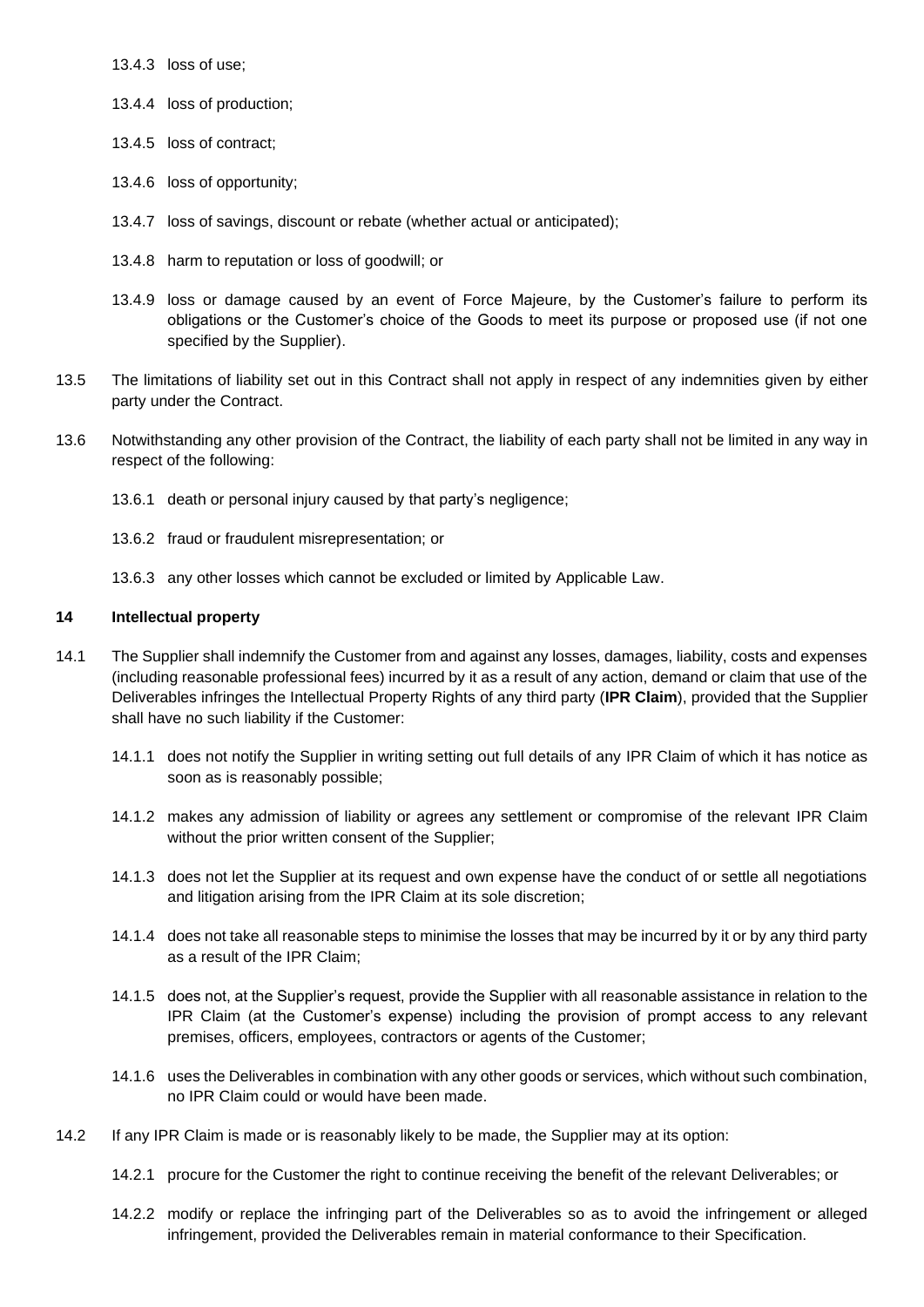- 14.3 The Supplier's obligations under clause [14.1](#page-9-0) shall not apply to Deliverables modified or used by the Customer other than in accordance with the Contract or the Supplier's instructions. The Customer shall indemnify the Supplier against all losses, damages, liability, costs and expenses (including reasonable legal fees) incurred by the Supplier in connection with any claim arising from such modification or use.
- 14.4 The IPR in all drawings, catalogues, part numbers and Price lists remain the property of the Company (or its licensor) at all times. These may not be copied, in whole or in part, with the prior written permission of the Company on each occasion.

# **15 Confidentiality and announcements**

- 15.1 The Customer shall keep confidential all Confidential Information of the Supplier and of any Affiliate of the Supplier and shall only use the same as required to perform the Contract. The provisions of this clause shall not apply to:
	- 15.1.1 any information which was in the public domain at the date of the Contract;
	- 15.1.2 any information which comes into the public domain subsequently other than as a consequence of any breach of the Contract or any related agreement;
	- 15.1.3 any information which is independently developed by the Customer without using information supplied by the Supplier or by any Affiliate of the Supplier; or
	- 15.1.4 any disclosure required by law or a regulatory authority or otherwise by the provisions of the Contract.

<span id="page-10-1"></span><span id="page-10-0"></span>except that the provisions of clauses [15.1.1](#page-10-0) to [15.1.3](#page-10-1) shall not apply to information to which claus[e 15.4](#page-10-2) relates.

- 15.2 This clause shall remain in force for a period of five years from the date of the Contract.
- 15.3 The Customer shall not make any public announcement or disclose any information regarding the Contract, except to the extent required by law or regulatory authority.
- 15.4 To the extent any Confidential Information is Protected Data such Confidential Information may be disclosed or used only to the extent such disclosure or use is in compliance with and does not conflict with any provisions of clause [16.](#page-10-3)

#### <span id="page-10-3"></span><span id="page-10-2"></span>**16 Processing of personal data**

- 16.1 The parties agree that the Customer is a Controller and that the Supplier is a Processor for the purposes of processing Protected Data pursuant to the Contract. The Supplier and the Customer shall at all times comply with all Data Protection Laws in connection with the processing of Protected Data. The Customer shall ensure all instructions given by it to the Supplier in respect of Protected Data (including the terms of the Contract) shall at all times be in accordance with Data Protection Laws.
- 16.2 The Supplier shall process Protected Data in compliance with the obligations placed on it under Data Protection Laws and the terms of the Contract.
- 16.3 The Customer shall indemnify and keep indemnified the Supplier against all losses, claims, damages, liabilities, fines, sanctions, interest, penalties, costs, charges, expenses, compensation paid to Data Subjects, demands and legal and other professional costs (calculated on a full indemnity basis and in each case whether or not arising from any investigation by, or imposed by, a Data Protection Supervisory Authority) arising out of or in connection with any breach by the Customer of its obligations under this clause [16.](#page-10-3)
- 16.4 The Supplier shall:
	- 16.4.1 only process (and shall ensure Supplier Personnel only process) the Protected Data in accordance with this Contract or for its legitimate purposes.
- 16.5 The Supplier shall implement and maintain appropriate technical and organisational measures to protect the Protected Data against accidental, unauthorised or unlawful destruction, loss, alteration, disclosure or access.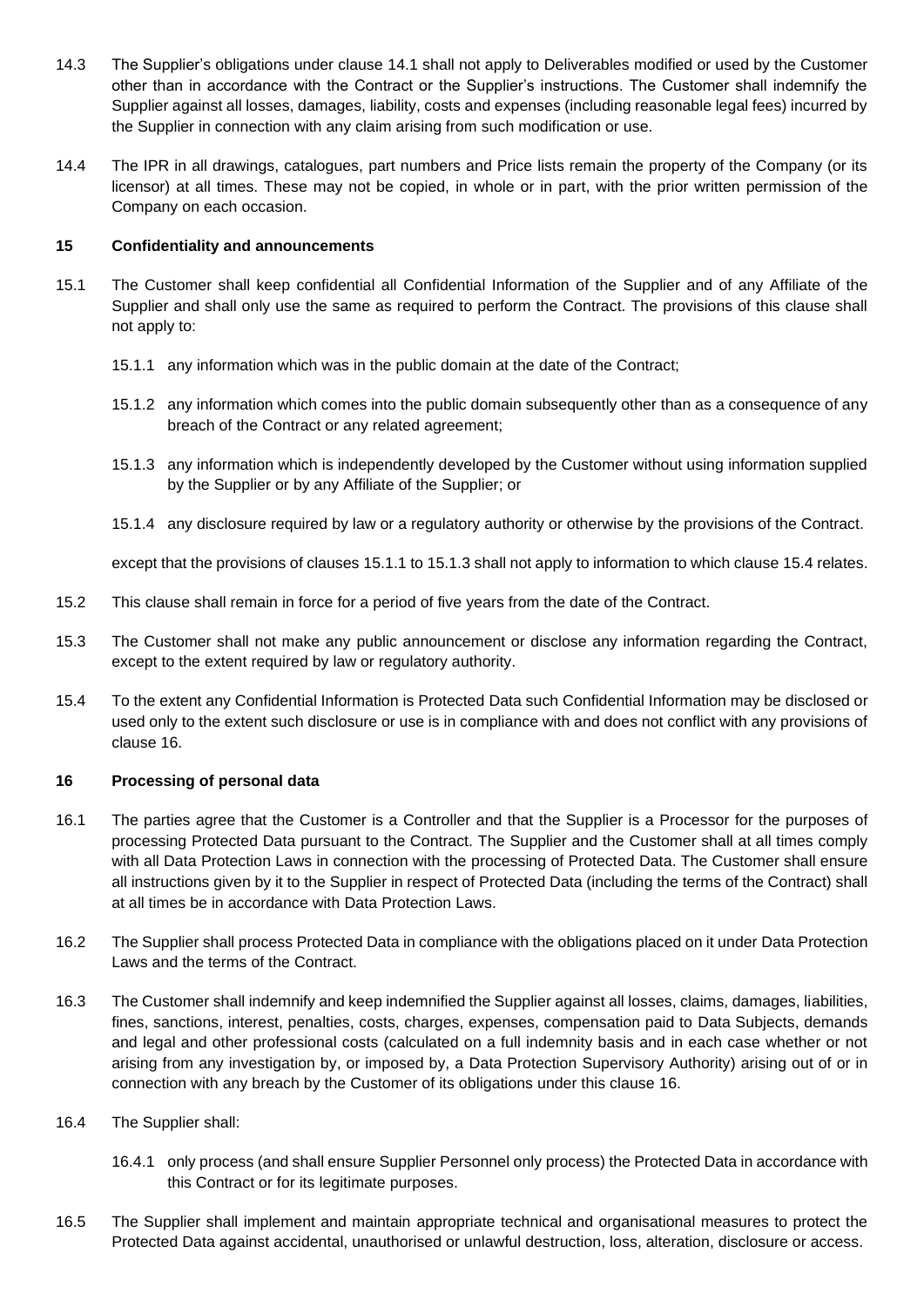- 16.6 The Supplier shall not process and/or transfer, or otherwise directly or indirectly disclose, any Protected Data in or to any country or territory outside the United Kingdom or the European Union or to any International Organisation without the prior written authorisation of the Customer.
- 16.7 On the end of the provision of the Services relating to the processing of Protected Data, at the Customer's cost and the Customer's option, the Supplier shall either return all of the Protected Data to the Customer or securely dispose of the Protected Data (and thereafter promptly delete all existing copies of it) except to the extent that any applicable law requires the Supplier to store such Protected Data. This clause [16](#page-10-3) shall survive termination or expiry of the Contract.

## **17 Force majeure**

<span id="page-11-0"></span>Neither party shall have any liability under or be deemed to be in breach of the Contract for any delays or failures in performance of the Contract which result from Force Majeure. The party subject to the Force Majeure event shall promptly notify the other party in writing when such event causes a delay or failure in performance and when it ceases to do so. If the Force Majeure event continues for a continuous period of more than 90 days, either party may terminate the Contract by written notice to the other party.

#### <span id="page-11-4"></span>**18 Termination**

- 18.1 The Supplier may terminate the Contract at any time by giving notice in writing to the Customer if:
	- 18.1.1 the Customer commits a material breach of the Contract and such breach is not remediable;
	- 18.1.2 the Customer commits a material breach of the Contract which is not remedied within 14 days of receiving written notice of such breach;
	- 18.1.3 the Customer has failed to pay any amount due under the Contract on the due date and such amount remains unpaid 10 days after the Supplier has given notification that the payment is overdue; or
	- 18.1.4 any consent, licence or authorisation held by the Customer is revoked or modified such that the Customer is no longer able to comply with its obligations under the Contract or receive any benefit to which it is entitled.
- <span id="page-11-3"></span><span id="page-11-2"></span><span id="page-11-1"></span>18.2 The Supplier may terminate the Contract at any time by giving notice in writing to the Customer if the Customer:
	- 18.2.1 stops carrying on all or a significant part of its business, or indicates in any way that it intends to do so;
	- 18.2.2 is unable to pay its debts either within the meaning of section 123 of the Insolvency Act 1986 or if the Supplier reasonably believes that to be the case;
	- 18.2.3 becomes the subject of a company voluntary arrangement under the Insolvency Act 1986;
	- 18.2.4 becomes subject to a moratorium under Part A1 of the Insolvency Act 1986;
	- 18.2.5 becomes subject to a restructuring plan under Part 26A of the Companies Act 2006;
	- 18.2.6 becomes subject to a scheme of arrangement under Part 26 of the Companies Act 2006;
	- 18.2.7 has a receiver, manager, administrator or administrative receiver appointed over all or any part of its undertaking, assets or income;
	- 18.2.8 has a resolution passed for its winding up;
	- 18.2.9 has a petition presented to any court for its winding up or an application is made for an administration order, or any winding-up or administration order is made against it;
	- 18.2.10 is subject to any procedure for the taking control of its goods that is not withdrawn or discharged within seven days of that procedure being commenced;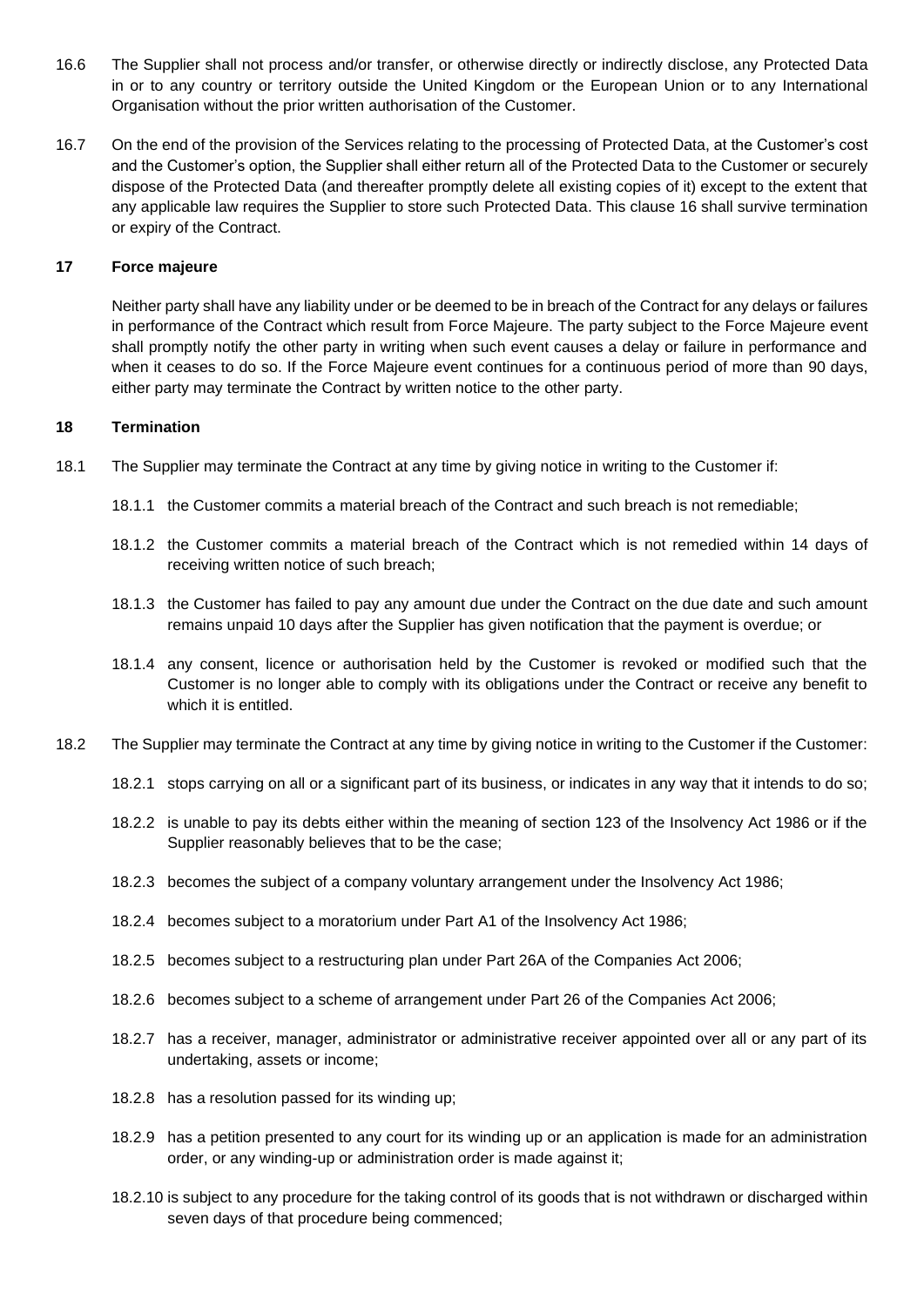- 18.2.11 has a freezing order made against it;
- <span id="page-12-1"></span>18.2.12 is subject to any recovery or attempted recovery of items supplied to it by a supplier retaining title in those items;
- <span id="page-12-2"></span>18.2.13 is subject to any events or circumstances analogous to those in clauses [18.2.1](#page-11-2) to [18.2.12](#page-12-1) in any jurisdiction; or
- <span id="page-12-0"></span>18.2.14 takes any steps in anticipation of, or has no realistic prospect of avoiding, any of the events or procedures described in clauses [18.2.1](#page-11-2) to [18.2.13](#page-12-2) including for the avoidance of doubt, but not limited to, giving notice for the convening of any meeting of creditors, issuing an application at court or filing any notice at court, receiving any demand for repayment of lending facilities, or passing any board resolution authorising any steps to be taken to enter into an insolvency process.
- 18.3 The Supplier may terminate the Contract at any time by giving not less than four weeks' notice in writing to the Customer if the Customer undergoes a change of Control.
- 18.4 The right of the Supplier to terminate the Contract pursuant to clause [18.2](#page-11-3) shall not apply to the extent that the relevant procedure is entered into for the purpose of amalgamation, reconstruction or merger (where applicable) where the amalgamated, reconstructed or merged party agrees to adhere to the Contract.
- 18.5 If the Customer becomes aware that any event has occurred, or circumstances exist, which may entitle the Supplier to terminate the Contract under this clause [18,](#page-11-4) it shall immediately notify the Supplier in writing.
- 18.6 Termination or expiry of the Contract shall not affect any accrued rights and liabilities of the Supplier at any time up to the date of termination.

## **19 Notices**

- <span id="page-12-3"></span>19.1 Any notice (other than for or in legal proceedings) given by a party under these Conditions shall:
	- 19.1.1 be in writing;
	- 19.1.2 be signed by, or on behalf of, the party giving it (except for notices sent by email); and
	- 19.1.3 be sent to the relevant party at the address or email address set out in the Contract
- 19.2 Notices may be given, and are deemed received:
	- 19.2.1 by hand: on receipt of a signature at the time of delivery;
	- 19.2.2 by Royal Mail Recorded Signed For post: at 9.00 am on the second Business Day after posting; and
	- 19.2.3 by email : on receipt of a delivery receipt email from the correct address.
- 19.3 Any change to the contact details of a party as set out in the Contract shall be notified to the other party in accordance with clause [19.1](#page-12-3) and shall be effective:
	- 19.3.1 on the date specified in the notice as being the date of such change; or
	- 19.3.2 if no date is so specified, one Business Day after the notice is deemed to be received.
- 19.4 All references to time are to the local time at the place of deemed receipt.

#### **20 Cumulative remedies**

The rights and remedies provided in the Contract for the Supplier only are cumulative and not exclusive of any rights and remedies provided by law.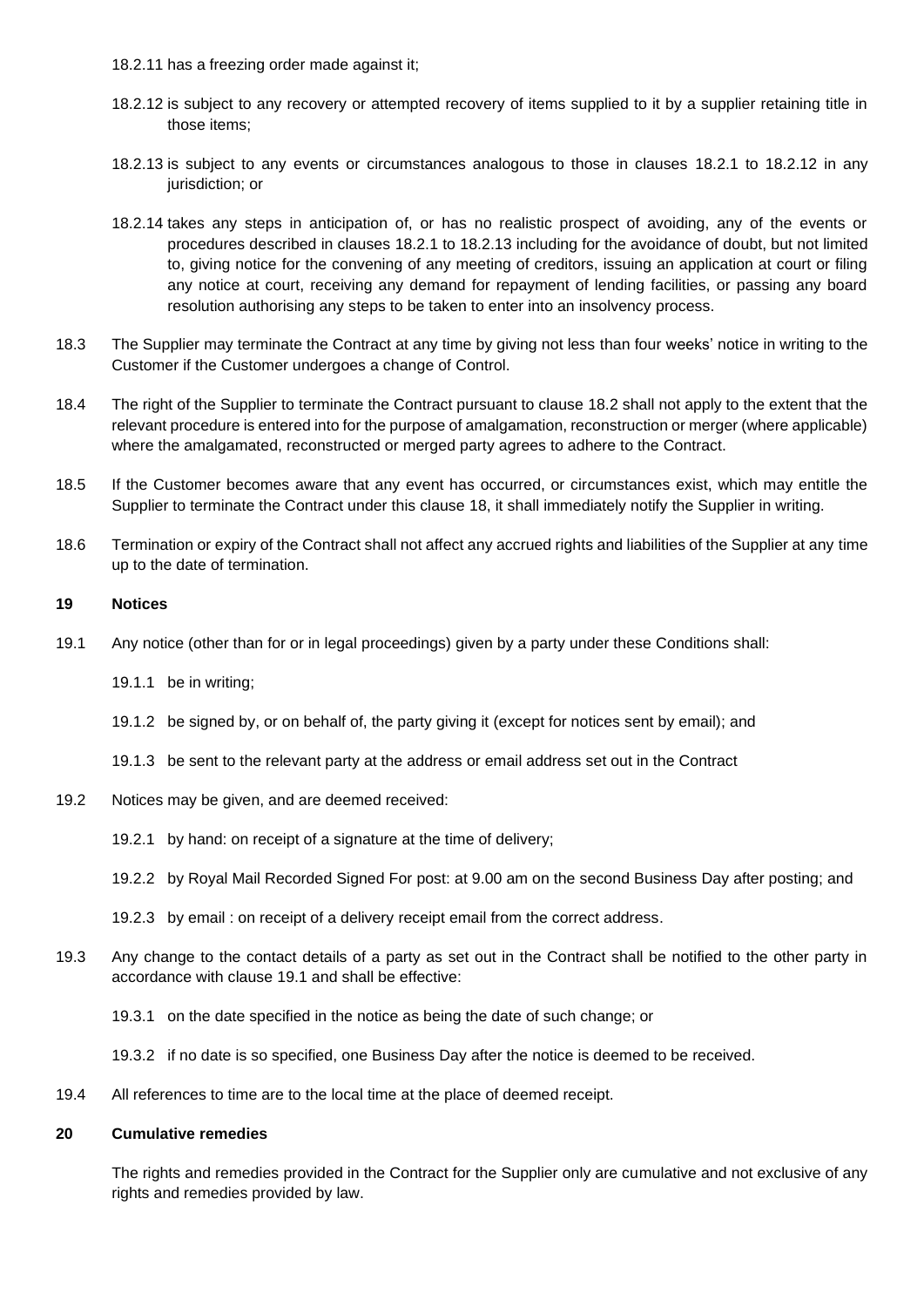# **21 Time**

Unless stated otherwise, time is of the essence for any date or period specified in the Contract in relation to the Customer's obligations only.

## **22 Further assurance**

The Customer shall at the request of the Supplier, and at the Customer's own cost, do all acts and execute all documents which are necessary to give full effect to the Contract.

## **23 Entire agreement**

- 23.1 The parties agree that the Contract constitutes the entire agreement between them and supersedes all previous agreements, understandings and arrangements between them, whether in writing or oral in respect of its subject matter.
- 23.2 Each party acknowledges that it has not entered into the Contract in reliance on, and shall have no remedies in respect of, any representation or warranty that is not expressly set out in the Contract. No party shall have any claim for innocent or negligent misrepresentation on the basis of any statement in the Contract.
- 23.3 Nothing in these Conditions purports to limit or exclude any liability for fraud.

## **24 Variation**

No variation of the Contract shall be valid or effective unless it is in writing, refers to the Contract and these Conditions and is duly signed or executed by, or on behalf of, each party.

#### **25 Assignment**

25.1 The Customer may not assign, subcontract or encumber any right or obligation under the Contract, in whole or in part, without the Supplier's prior written consent.

#### **26 Set off**

- 26.1 The Supplier shall be entitled to set-off under the Contract any liability which it has or any sums which it owes to the Customer under the Contract.
- 26.2 The Customer shall pay all sums that it owes to the Supplier under the Contract without any set-off, counterclaim, deduction or withholding of any kind, save as may be required by law.

#### **27 No partnership or agency**

The parties are independent persons and are not partners, principal and agent or employer and employee and the Contract does not establish any joint venture, trust, fiduciary or other relationship between them, other than the contractual relationship expressly provided for in it. None of the parties shall have, nor shall represent that they have, any authority to make any commitments on the other party's behalf.

#### **28 Equitable relief**

The Customer recognises that any breach or threatened breach of the Contract may cause the Supplier irreparable harm for which damages may not be an adequate remedy. Accordingly, in addition to any other remedies and damages available to the Supplier, the Customer acknowledges and agrees that the Supplier is entitled to the remedies of specific performance, injunction and other equitable relief without proof of special damages.

#### **29 Severance**

29.1 If any provision of the Contract (or part of any provision) is or becomes illegal, invalid or unenforceable, the legality, validity and enforceability of any other provision of the Contract shall not be affected.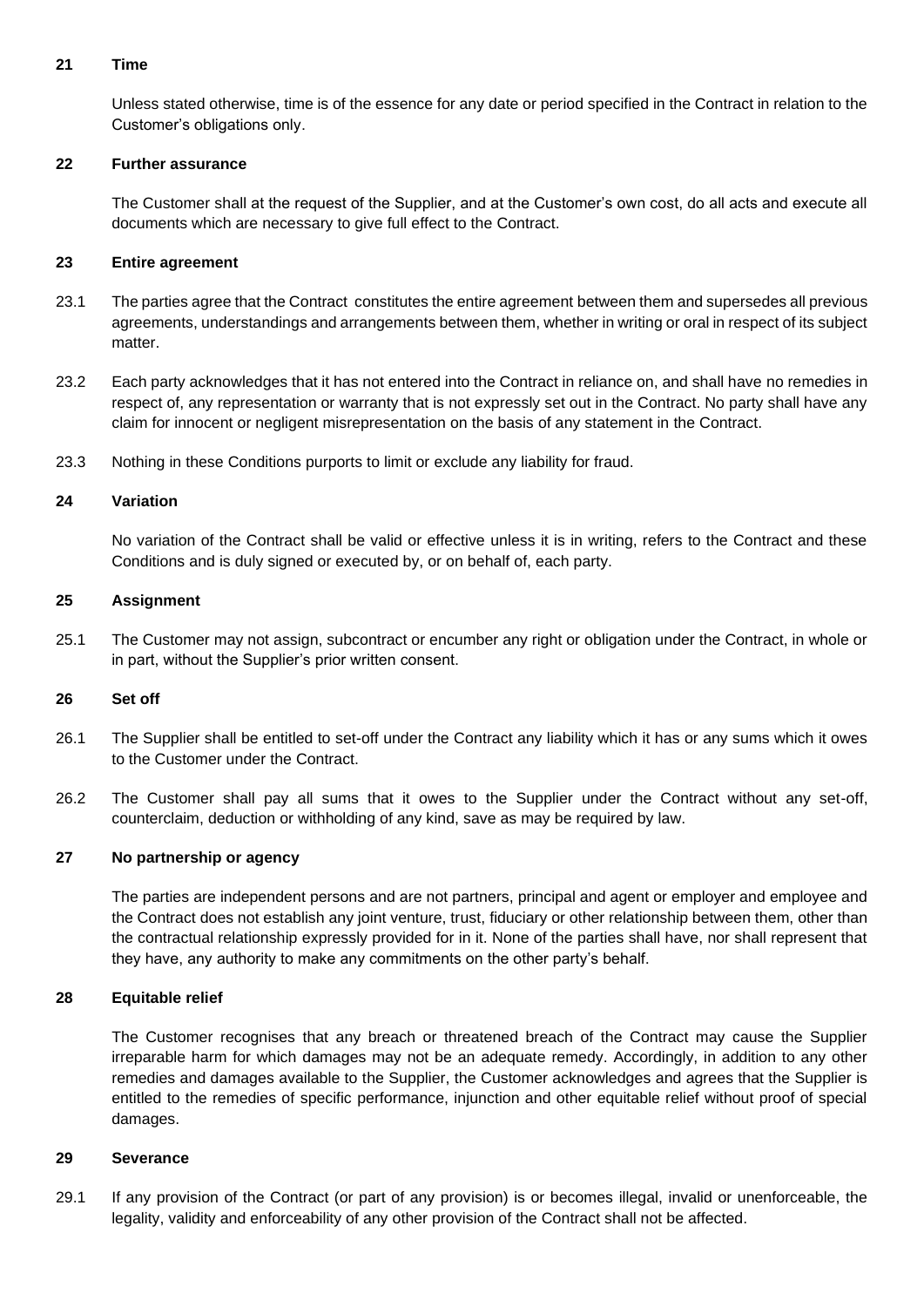29.2 If clause 29.1 applies, but would be legal, valid and enforceable if some part of it was deleted or modified, the provision or part-provision in question shall apply with the minimum such deletions or modifications as may be necessary to make the provision legal, valid and enforceable. In the event of such deletion or modification, the parties shall negotiate in good faith in order to agree the terms of a mutually acceptable alternative provision.

## **30 Waiver**

30.1 No failure, delay or omission by the Supplier in exercising any right, power or remedy provided by law or under the Contract shall operate as a waiver of that right, power or remedy, nor shall it preclude or restrict any future exercise of that or any other right, power or remedy.

## **31 Compliance with law**

- 31.1 The Customer shall comply with Applicable Law and shall maintain such licences, authorisations and all other approvals, permits and authorities as are required from time to time to perform its obligations under or in connection with the Contract.
- 31.2 Without prejudice to clause 31.1, the Customer shall be responsible for ensuring that its use of the Deliverables complies with all user instructions issued with the Deliverables regarding health and safety and shall indemnify the Supplier against all costs, claims, demands, loss, expense and liability suffered or incurred by the Supplier as a result of or in connection with any non- compliance by the Customer with the terms of this clause 31.

## **32 Costs and expenses**

The Customer shall pay its own costs and expenses incurred in connection with the negotiation, preparation, signature and performance of the Contract (and any documents referred to in it).

## **33 Third party rights**

A person who is not a party to the Contract shall not have any rights under the Contracts (Rights of Third Parties) Act 1999 to enforce any of the provisions of the Contract.

## **34 Law and disputes**

The Contract and any dispute or claim arising out of, or in connection with, it, its subject matter or formation (including non-contractual disputes or claims) shall be governed by, and construed in accordance with, the laws of England and Wales and subject to the exclusive jurisdiction of the courts of England and Wales.

# **Special Conditions A – (ToolTruck, a division of ISN Europe Limited)**

**Delivery**. Delivery on orders over £150.00 (net of VAT) to UK mainland addresses will be free of charge. Delivery of orders under this amount to UK mainland addresses and to non-UK mainland addresses will be subject to delivery charges. Customers should check when placing an Order. If a Customer has been granted the right to reverse an Order ("Reverse It"), the Customer may only use one Reverse It per calendar month, unless otherwise agreed in writing by the Supplier. All other delivery costs and charges for the return of Goods, if the Contract has been performed by the Supplier, shall be chargeable to the Customer. If an expected delivery is not received, it is the responsibility of the Customer to advise the Supplier within 48 hours of the expected delivery date, so that the issue can be investigated with the carrier.

**Discrepancies.** It is the responsibility of the Customer to check delivered Goods against delivery notes/orders and to advise the Supplier of any discrepancy as soon as possible (and no more than 14 days) after delivery. If notification is not received, payment for the full invoice amount will become due on the due date.

**Returns.** Returns should be sent with a Goods Return Note form, which is available on request. Returns made following the Goods supplied against Customer's orders will only be credited if returned in a saleable condition.

On return of Goods where the Customer has ordered in error, or purchased on behalf of someone else in error, or simply changed their mind, the Supplier will not refund/credit any carriage incurred for the dispatch or return of the Goods. Any refund/credit for Goods will also be subject to a 20% handling and administration fee unless faulty. The Supplier will not be held responsible for items damaged or lost whilst being returned to the Supplier unless a collection was arranged by the Supplier using its chosen courier. No credit will be issued against discontinued or obsolete Goods. Special Order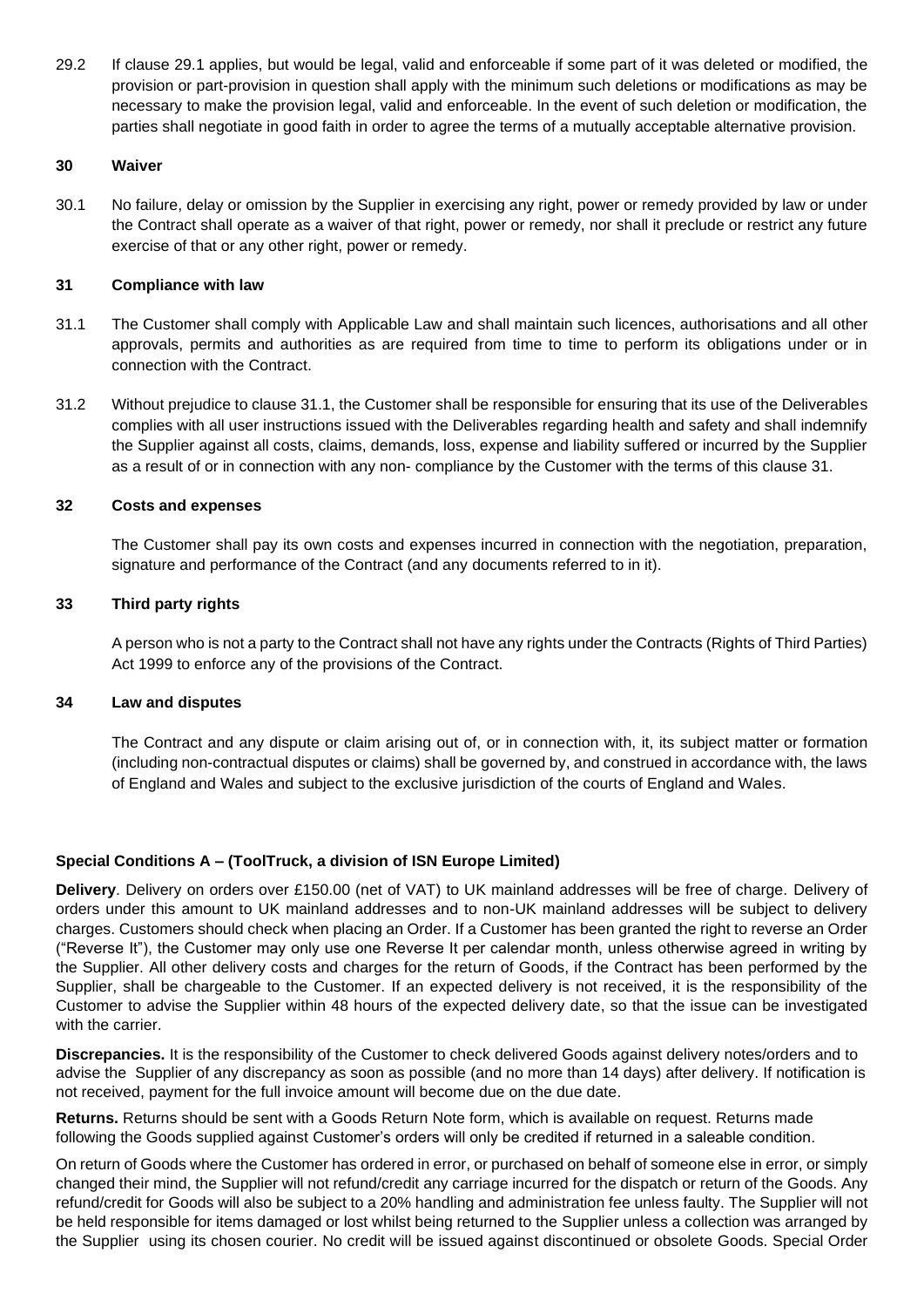Products (as identified in the order) are non-returnable. This Returns Policy does not affect your statutory rights (if applicable).

**Credit Accounts** Credit Accounts will be given at the discretion of the Supplier. Once the Customer's account is opened it will be operated on a proforma basis for the first month while references are being requested and so that a trading pattern is established. Should trade facilities be approved, any credit limit allowed will be subject to periodic review. Queries about invoices must be brought to our attention within 5 days of invoice date, any queries raised outside of this timeframe remain payable within the Customer's agreed terms. Payment Terms are strictly 30 days end of the month unless agreed otherwise in writing. This means Goods must be paid for by the end of the month following the month in which the invoice was raised. The Supplier reserves the right to charge interest on any overdue account at a rate equivalent to Barclays Bank unauthorised borrowing rate. Should it be deemed necessary to resort to legal proceedings to recover either Goods or payment, the Supplier reserves the right to recover all of its expenses related to the issuing of proceedings and the serving of warrants and/or any other documents in relation to these proceedings. The expenses may include those for advice taken from professional persons even though these persons may not be acting directly in the case. Time spent on the collection of a lawful debt will be charged to the Customer at the conclusion of any court proceedings at the rate current at that time, and will be payable within fourteen days of invoice. This is in addition to any rights which already exist under common or civil law. The Supplier reserves the right to withdraw credit facilities without notice should the Customer fail to adhere to the Supplier's trading or credit terms. Accounts that the Supplier deems inactive will be subject to closure and withdrawal of all trade facilities, trade pricing and discounts without notice. In the event of termination any monies owed to the Supplier will become due with immediate effect. All credit accounts are subject to full credit checks using an external credit reference company. The Supplier cannot share any information relating to the Customer's external credit references.

**Potentially Dangerous Goods.** Potentially dangerous Goods, such as knives or power tools may only be purchased by Customers who are at least 18 years of age.

# **Special Conditions B – (Tyre Bay Direct)**

#### **Prices**

All prices are quoted in selected currency (£GBP or €Euro) and are exclusive of VAT at the standard UK rate and are also exclusive of any other import duties, taxes, imports and/or levies payable in relation to the goods including state and federal taxes

#### **Availability**

All Goods should be dispatched within five working days of acceptance of your Order. However, please allow 10 working days for delivery of your Order within the UK. For shipping times to Europe and the USA we will advise estimated delivery via e-mail.

#### **Delivery and Delivery Charges**

Carriage charges apply to all online orders outside the UK under a certain value. You will be charged delivery as per our delivery policy (the current version is on our website: [https://www.tyrebaydirect.com/delivery-policy/\)](https://www.tyrebaydirect.com/delivery-policy/) for any online orders. Shipping rates are subject to change without notice and should the shipping rate quoted differ to actual charges, Customers will be informed prior to delivery and be given the option to change or cancel the order.

#### **Returns Policy**

5.1 The Customer can return Goods received to the Supplier within 14 days of dispatch with the completed Goods return form available from our customer service department.

5.2 Goods returned without a Goods return form will not be accepted.

5.3 Goods returned where a delivery has been refused/not accepted will be accepted without the Goods returns form.

5.4 Any Goods believed to be faulty by the Customer, not fit for purpose or which are not of satisfactory quality may be returned by the Customer or collected by the Supplier at the Customer's cost. If applicable, the Price will be refunded/credited once Goods have been assessed by the Supplier and accepted as being faulty, not fit for purpose or of an unsatisfactory quality. Replacement Goods will then be offered free of charge.

5.5 If the returned Goods are not accepted by the Supplier or a manufacturer as being faulty, not fit for purpose or of unsatisfactory quality or are faulty due to the negligence, error, act or omission of the Customer then